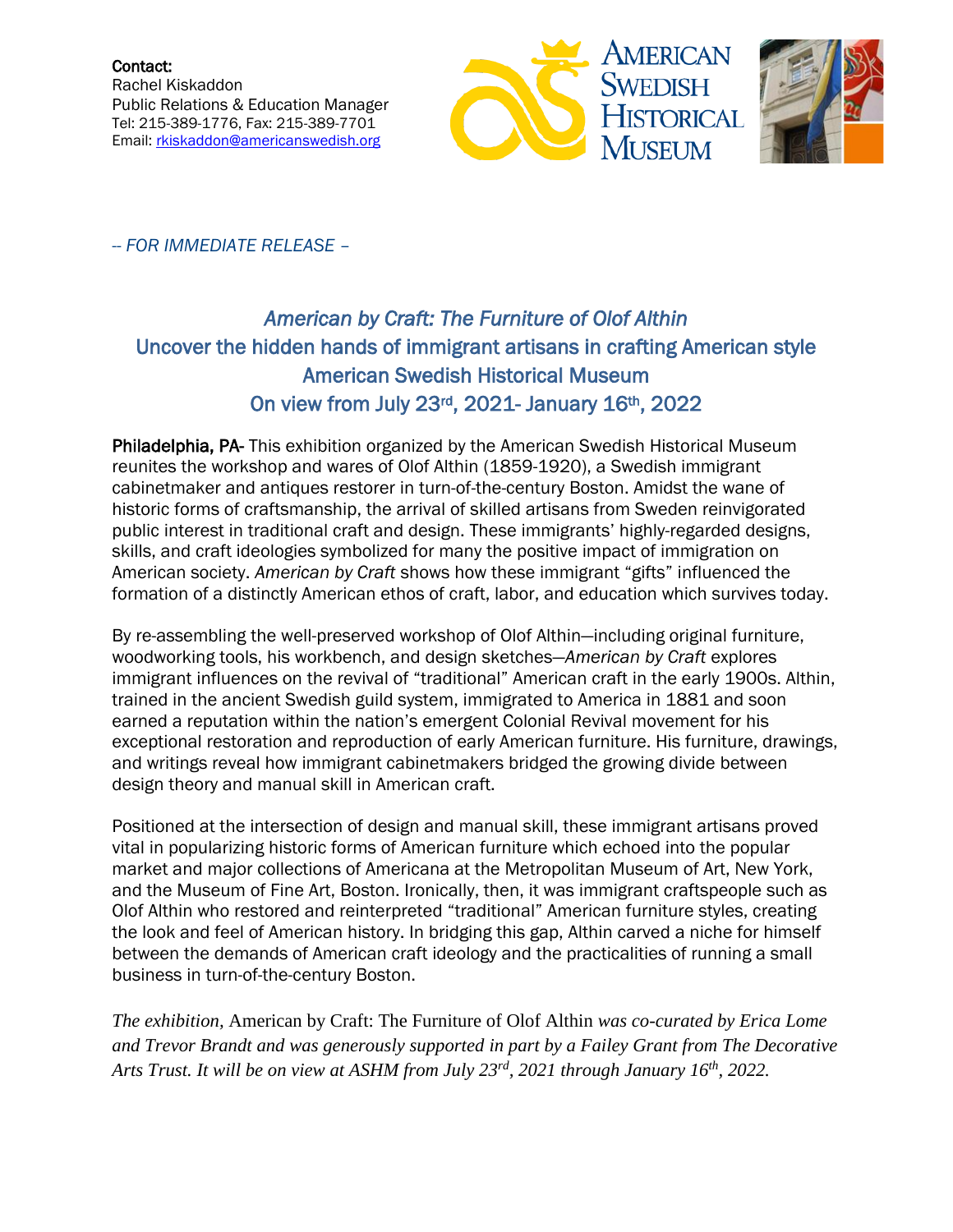Images:



Image #1



Image #2

The American Swedish Historical Museum is located in scenic FDR Park at 1900 Pattison Avenue in South Philadelphia near the Sports Complex. Plenty of free parking is available. For those taking public transportation, the Broad Street Line Sports Complex stop is within walking distance or SEPTA's Route 17 bus to Broad/Pattison.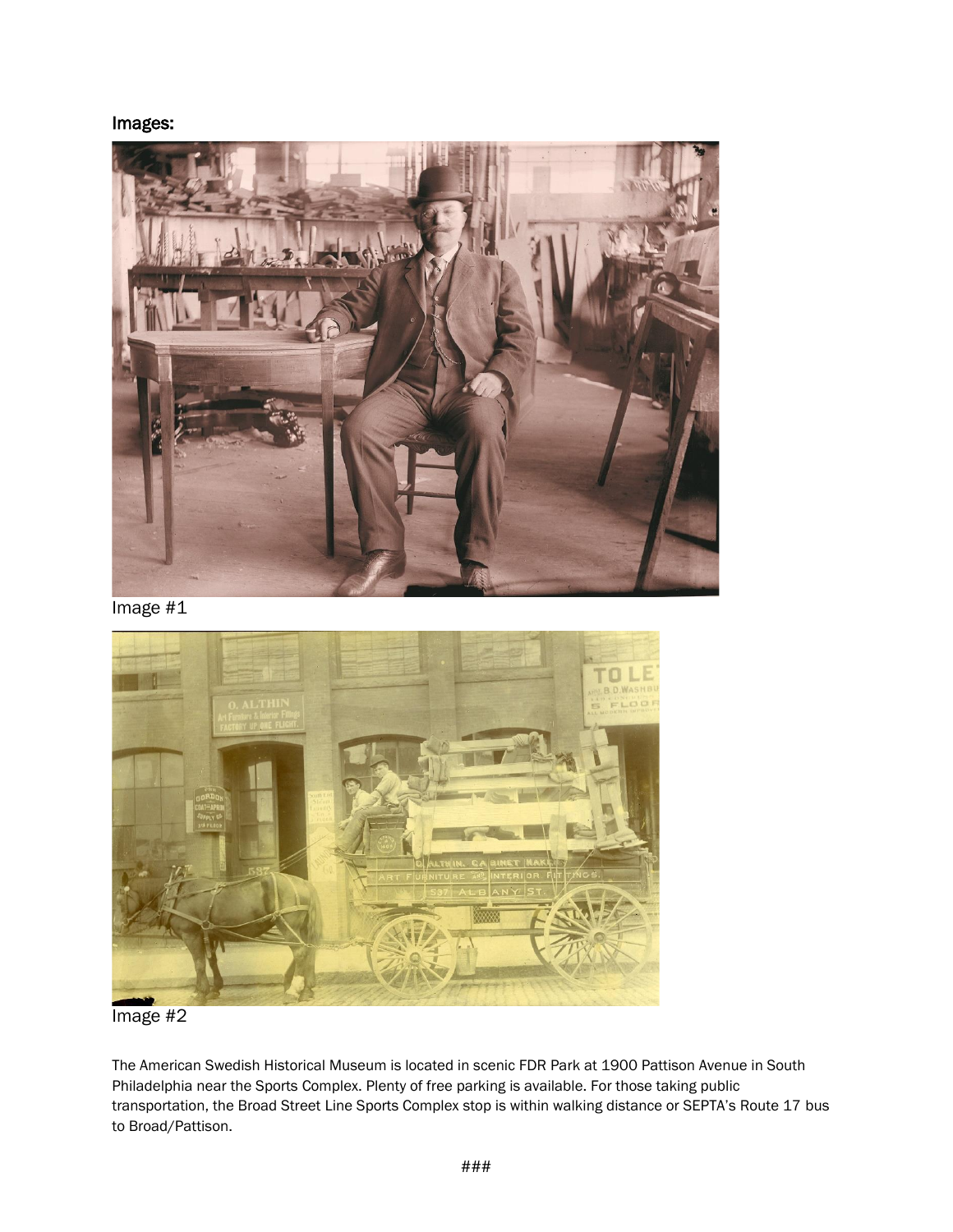

Image #3



## Image #4

The American Swedish Historical Museum is located in scenic FDR Park at 1900 Pattison Avenue in South Philadelphia near the Sports Complex. Plenty of free parking is available. For those taking public transportation, the Broad Street Line Sports Complex stop is within walking distance or SEPTA's Route 17 bus to Broad/Pattison.